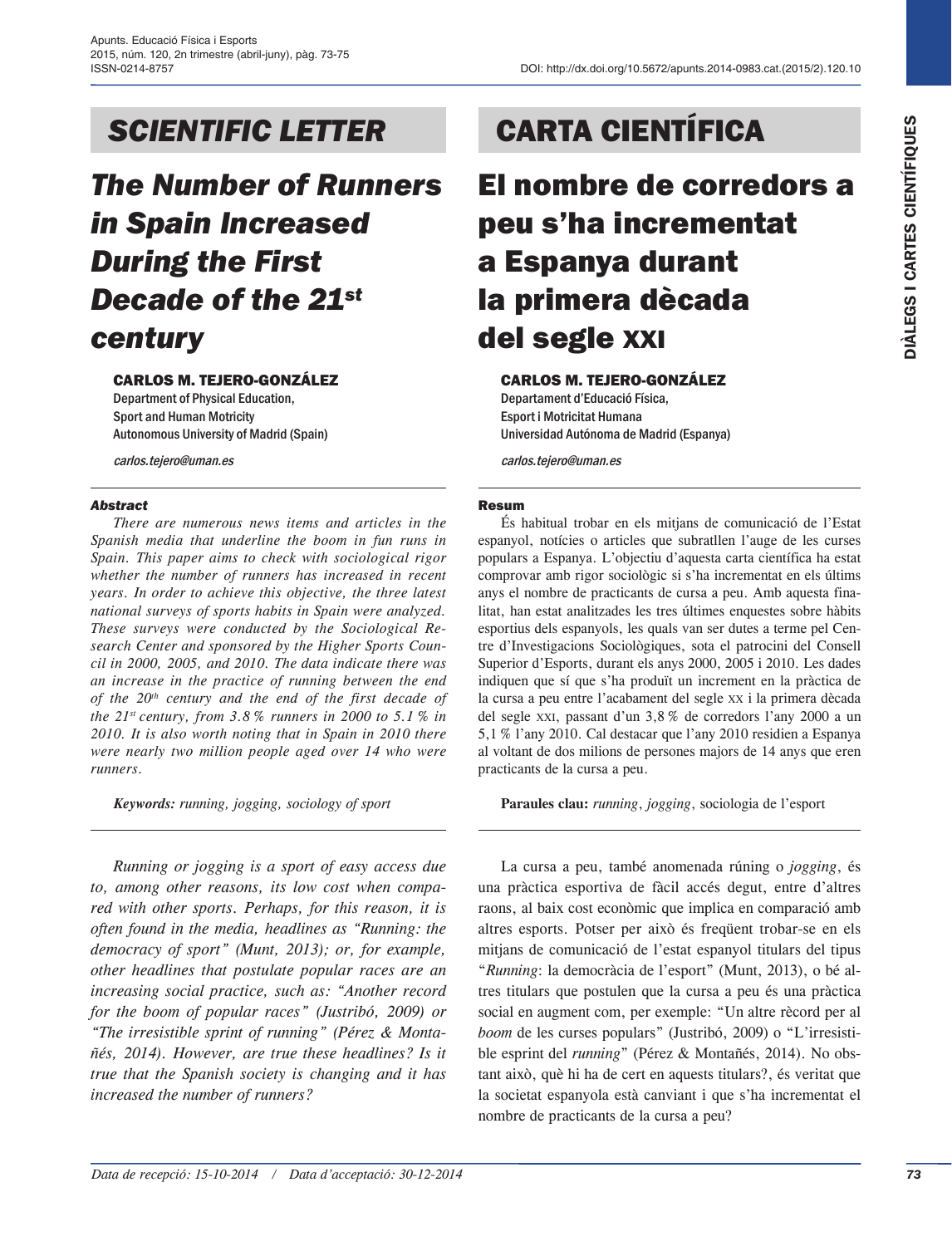*To answer these questions, we have analyzed the three latest National Surveys of the Sporting Habits in Spain, which were conducted by the Sociological Research Center (CIS) and sponsored by the Higher Sports Council. These studies were conducted every five year during the years 2000, 2005 and 2010, using big sample sizes; in particular, respectively, 5,180, 8,170 and 8,925 people. At the same time, it is worth stressing that these surveys have high reliability and an excellent technical quality (García-Ferrando, 2001, 2006; García-Ferrando & Llopis-Goig, 2011). In the case of this study, data were provided and authorized by the CIS, and the research was approved by the Ethics Committee of the Autonomous University of Madrid.*

*In all of these surveys, participants were asked about if they practice any sport. When they replied in the affirmative, they were subsequently requested about if they practice running (or jogging), offering a possible dichotomous response: yes or not. Data were analyzed using Pearson chi-square test (*<sup>2</sup> *) and the directions of the differences were identified using adjusted standardized residuals (z). It was established a level of statistical confidence of 95 % (p < 0.05); thus, an adjusted standardized residual that is less than -1.96 indicates that the number of cases is significantly smaller than would be expected if prevalence of jogging and year survey were not associated to each other, and an adjusted standardized residual that is more than 1.96 indicates that the number of cases is significantly larger. Analyses were performed using IBM SPSS Statistics, version 22 for Windows (IBM, Armonk, New York).*

*Data showed that the jogging prevalence differed significantly between survey years*  $(\chi^2 = 13.02)$ *;*  $gl = 2$ ;  $p = 0.001$ ). Specifically, the percentages of *population who practice jogging were as follows: 3.8% in the year 2000, 4.4% in 2005 and 5.1% in 2010; however, the analysis of the adjusted standardized residuals reported that this difference was statistically significant between 2000 (*z*=–2.8) and in 2010 (*z*=5.1), but not between 2005 and the rest of years*  $(z = -0.9)$ .

*Therefore, data allow us to conclude that there was an increase in the practice of jogging in the Spanish State between the end of the 20<sup>th</sup> century and the first decade of the 21st century, from 3.8% of runners in 2000, to 5.1% in the year 2010. To our mind, this is a relevant conclusion because the 2000 and 2005 surveys were designed using samples aged between 15 and 74, but the 2010 survey used a sample aged* 

Per respondre a aquestes preguntes hem consultat les tres últimes enquestes sobre hàbits esportius de les persones residents a Espanya, dutes a terme pel Centre d'Investigacions Sociològiques (CIS) sota el patrocini del Consell Superior d'Esports. Aquests estudis es van fer amb caràcter quinquennal durant els anys 2000, 2005 i 2010, i es van basar en àmplies; en concret, respectivament, 5.180, 8.170 i 8.925 persones. Al mateix temps, cal destacar l'alta fiabilitat i qualitat tècnica d'aquests treballs d'investigació (García-Ferrando, 2001, 2006; García-Ferrando & Llopis-Goig, 2011). En el cas d'aquest estudi, les dades han estat proporcionades i autoritzades pel CIS i el Comitè d'Ètica de la Universitat Autònoma de Madrid que aprovà el treball..

En les tres enquestes esmentades es va preguntar als participants si practicaven algun esport i, en aquells casos en què van respondre que sí, se'ls va preguntar posteriorment si practicaven la cursa a peu (rúning o *jogging*), i s'oferia una possible resposta dicotòmica: sí o no. Les dades han estat analitzades mitjançant la prova khi-quadrat de Pearson  $(\chi^2)$ , identificant les direccions de les diferències mitjançant l'anàlisi dels residus tipificats corregits (*z*). Es va establir un nivell de confiança estadística del 95 % ( $p < 0.05$ ), de tal manera que els residus menors de –1,96 van indicar una prevalença de casos estadísticament inferior a la que correspondria si la pràctica del *jogging* fos independent o no estigués associada a l'any d'enquesta, i residus majors d'1,96 van indicar una prevalença de casos estadísticament superior. Els càlculs van ser fets amb l'ajuda del programa informàtic IBM SPSS Statistics, versió 22 per a Windows (IBM, Armonk, New York).

Les dades van mostrar que les prevalences de pràctica de cursa van diferir de manera significativa entre els anys d'enquesta ( $\chi^2 = 13,02$ ;  $gl = 2$ ;  $p = 0,001$ ). Concretament, els percentatges de població que van declarar practicar la cursa a peu com a esport van ser els següents: 3,8% l'any 2000, 4,4% l'any 2005 i 5,1% l'any 2010; si bé, l'anàlisi dels residus tipificats corregits va determinar que aquesta diferència només va ser estadísticament significativa entre l'any 2000 (*z*=–2,8) i l'any 2010 (*z*=5,1), però no entre l'any 2005 i la resta d'anys  $(z = -0.9)$ .

Per tant, les dades permeten concloure que sí que es va produir un increment en la pràctica de cursa a peu a l'estat espanyol entre l'acabament del segle xx i la primera dècada del segle xxi, passant d'un 3,8% de població practicant l'any 2000, a un 5,1% l'any 2010. La qual cosa segons el nostre parer és un increment rellevant, especialment si tenim en compte que les enquestes dels anys 2000 i 2005 es van dissenyar amb mostres d'entre 15 i 74 anys, però la de 2010